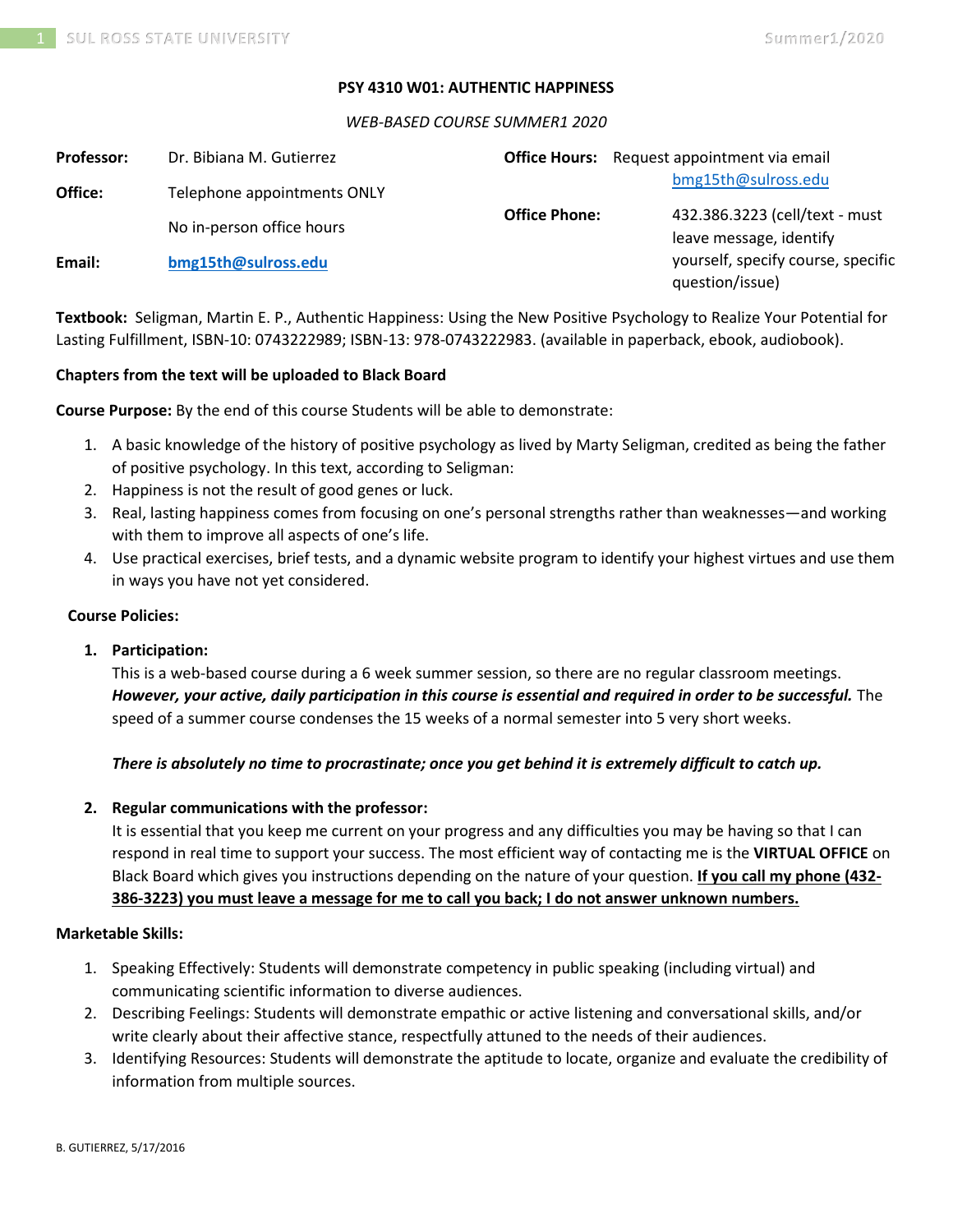4. Analyzing: Students will demonstrate ability to examine the underlying issues of a scientific problem, attending to the pertinent details and creating a plan of action, recognizing ambiguity and complexity as essential components.

# **Online Blackboard Support Help Desk:**

The Support Desk is where you can direct your more technical questions. For example, if you are having issues submitting a document, getting videos to play, or you are dealing with a technical error in the course. The support desk is open 24 hours a day, 7 days a week for your convenience. **You can reach the support desk:**

- By calling **888.837.6055**
- Via email **[blackboardsupport@sulross.edu](mailto:blackboardsupport@sulross.edu)**
- Using resources from the **Technology Support tab** within blackboard
- Clicking the **Support Desk graphic** on the course homepage (*available starting 5/18/2020)*

# *\*As always, academic questions about course assignments, due dates and general course questions should be directed to me (instructor).*

**Distance Education Statement:** Students enrolled in distance education courses have equal access to the university's academic support services, such as Smarthinking, library resources, online databases, and instructional technology support. For more information about accessing these resources, visit the SRSU website. Students should correspond using Sul Ross email accounts and submit online assignments through Blackboard, which requires secure login information to verify students' identities and to protect students' information. The procedures for filing a student complaint are included in the student handbook. Students enrolled in distance education courses at Sul Ross are expected to adhere to all policies pertaining to academic honesty and appropriate student conduct, as described in the student handbook. Students in webbased courses must maintain appropriate equipment and software, according to the needs and requirements of the course, as outlined on the SRSU website.

# 1. **Students with Special Needs:**

Sul Ross State University (SRSU) is committed to equal access in compliance with Americans with Disabilities Act of 1973. It is SRSU policy to provide reasonable accommodations to students with documented disabilities. It is the Student's responsibility to initiate a request. **Please contact Ms. Mary Schwartze, Counselor, Accessibility Services Coordinator, Ferguson Hall (Room 112) at 432.837.8363; mailing address is P.O. Box C-171 Sul Ross State University, Alpine, Texas 79832. Students should then contact the instructor as soon as possible to initiate the recommended accommodations.**

# **2. Religious Observance:**

Any student who is unable to participate in the course for the observance of a religious holy day will be allowed to make-up an exam or complete an assignment scheduled for that day. Arrangements for missing an exam or assignment due to a religious observance must be made with the instructor prior to that absence.

# **3. Course Behaviors - Respect and Disruptions:**

Watch the **VIDEO on NETTIQUETTE** on Black Board. You are encouraged and expected to openly engage in discussions, ask questions, share ideas, and express your thoughts in this web-based course in the same manner as in a face-to-face course. Please treat each other with dignity and respect and avoid disruptive behaviors. You are responsible for knowing what behaviors are acceptable versus unacceptable as referred to in the Student Conduct and Discipline section of the SRSU Student Handbook

[\(http://www.sulross.edu/sites/default/files//sites/default/files/users/docs/stulife/student\\_conduct\\_discipline.p](http://www.sulross.edu/sites/default/files/sites/default/files/users/docs/stulife/student_conduct_discipline.pdf) [df\)](http://www.sulross.edu/sites/default/files/sites/default/files/users/docs/stulife/student_conduct_discipline.pdf).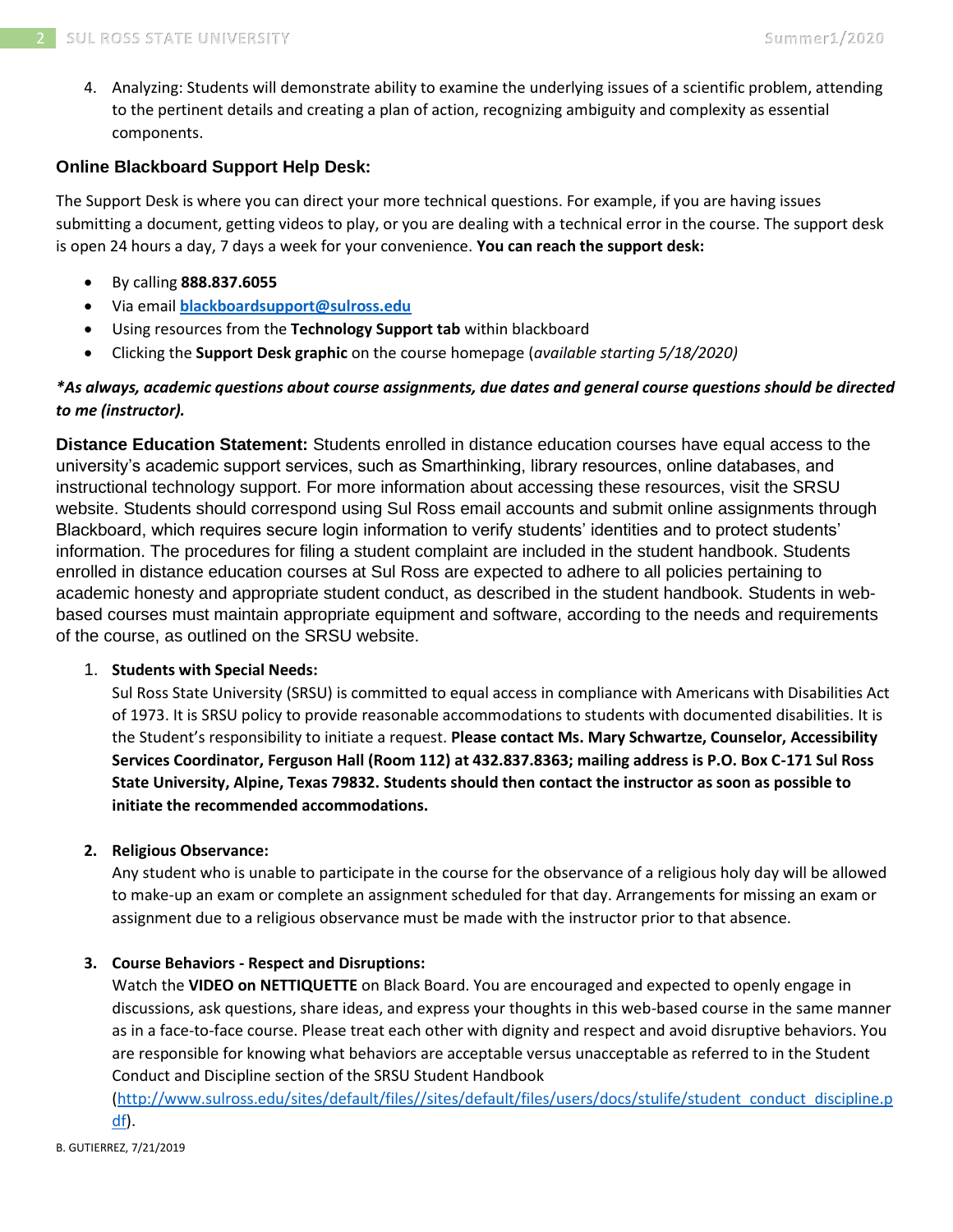## **4. Academic Integrity:**

Any instance of academic misconduct such as turning in an identical written assignment for another course without approval, cheating and plagiarizing written assignments, collusion, or misrepresenting facts will be punished to the full extent of the university's disciplinary policy and/or through legal action if indicated. You are responsible for reading the statement on *Academic Honesty* in the SRSU Student Handbook [\(http://www.sulross.edu/sites/default/files//sites/default/files/users/docs/stulife/student\\_conduct\\_discipline.p](http://www.sulross.edu/sites/default/files/sites/default/files/users/docs/stulife/student_conduct_discipline.pdf)  $df$ ). The faculty considers academic dishonesty to be a serious matter and will act accordingly. Students caught

engaging in any form of academic dishonesty will receive no credit for assignments/exams and more severe penalties may be pursued, including but not limited to failing the course.

## **5. Communicating with the Professor:**

The best way to contact me is through the **VIRTUAL OFFICE** on Black Board. **GENERAL QUESTIONS** are to be posted to a discussion board for all. For **PERSONAL or PRIVATE ISSUES** email the professor directly at [bmg15th@sulross.edu.](mailto:bmg15th@sulross.edu) I strive to respond as soon as possible. If you do not receive a reply within 24 to 48 hours during the work week, please resend your email or call me at 432.386.3223 and leave a message so that I will return your call; I do not answer unknown phone numbers. During weekends there may be a longer delay in my responding.

**COURSE REQUIREMENTS:** *It is your responsibility to make sure you have completed all assignments. You can track your progress on Black Board at any time under the My Grades link. There are a total of 40 Assignments and 1 participation grade which the professor will submit.*

- **1.** Regular and active **BLACK BOARD PARTICIPATION (BP = 50 points; 10 points/week).** Your individual activity on black board will be monitored via logs maintained by Black Board. It is your responsibility to check your email daily and for any announcements relevant to this course. (This is a subjective judgment on my part regarding the quality of your participation, taking exams when scheduled, and posting as required).
- **2.** Complete **ORIENTATION TO BLACK BOARD (SQ = 25 points)** which includes the **SYLLABUS QUIZ.**
- **3. ONLINE QUESTIONNAIRES (**It is your responsibility to make sure you have completed all assignments. You can track your progress on Black Board under the **My Grades** link.
- **4. Q = 20 points/questionnaire; total of 18)** at University of PA website; proof of taking it uploaded to Black Board.
- *5.* **DISCUSSION POSTS (DP = 20 points/post; total of 19)** (paragraph in the range of 3 4 sentences or more if you wish) of your thoughts, feelings, ideas, reactions, and/or connections to other things you have learned as related to your chapter readings and/or online Questionnaires. *These posts will be posted publicly for all students in the course to view, cannot be revised once posted, and will be monitored by the professor.* These posts are for the purpose of creating a sense of universality of your experience and enhancing shared learning. It can also be a spring-board to encourage conversations (threads) among students if you wish.
- *6.* **REFLECTION PAPER (RP = 100 points).** A summary of your experience in this course, what you learned, how you may have changed, future aspirations, etc. *Does not need to be in APA format.* ☺ **Your work will be graded on organization, grammar, spelling, and quality of effort.** Paper must be 2-4 pages double-spaced.

## **EXAMPLE:**

**(BP – 40pts) + (SQ- 25pts) + (DP – 360pts) + (Q – 340pts) + (RP –95pts) = 860/915 = 94.0 = "A"**

### **GRADE SCALE:**

B. GUTIERREZ, 7/21/2019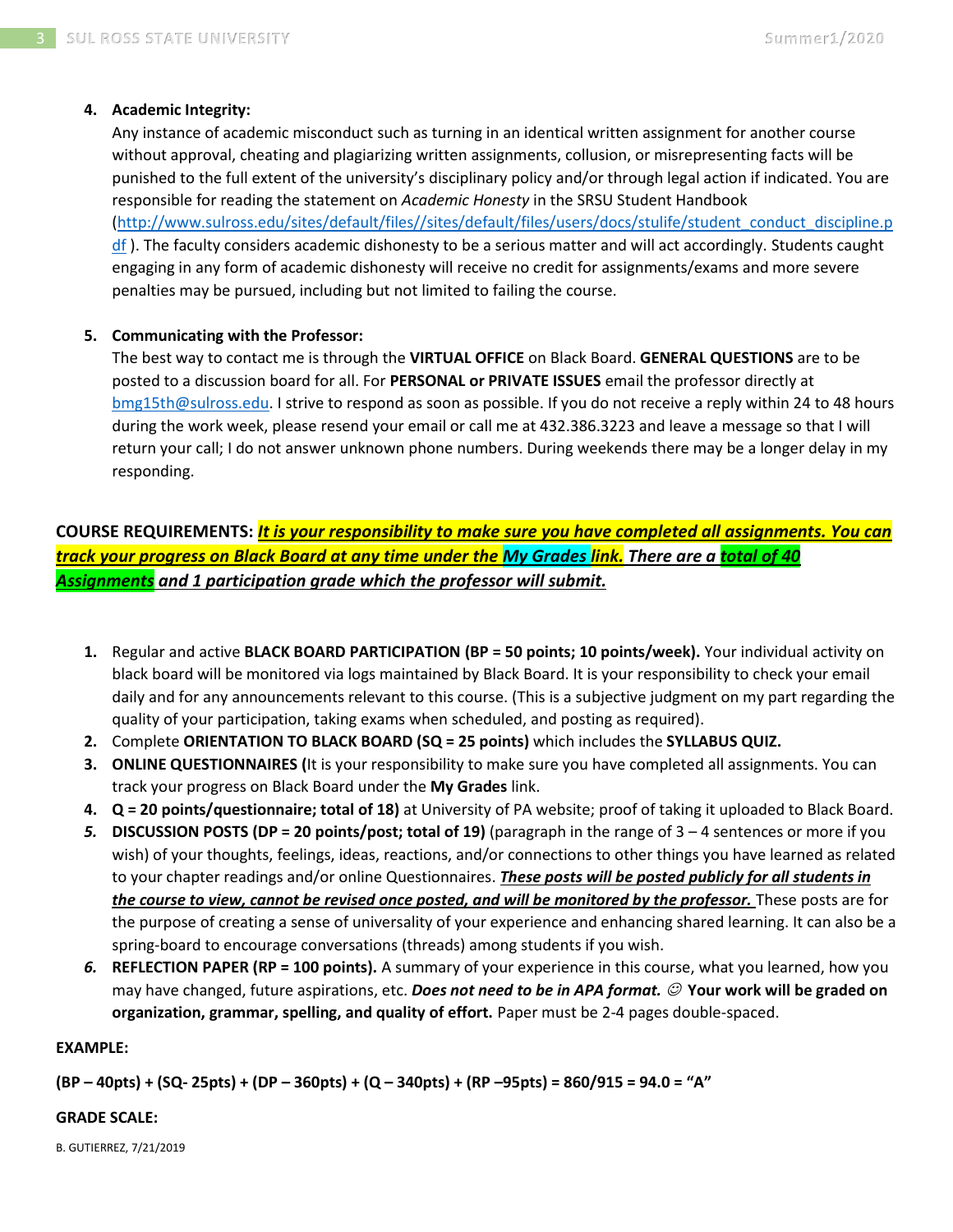## **90–100 = A; 80 –89 = B; 70–79 = C; 60-69 = D; 0-59 = F**

**\*EXTRA CREDIT**: There is NO extra credit offered in this course; unless you choose to take the VIA Strength Survey for Children, if you have any (10 pts).

**PLEASE READ:** During the course of this class, Students may have strong emotional/psychological reactions to the course material and/or discussions. If you feel that you are having difficulty with the learning environment, please discuss this with me immediately before continuing the course. Counseling and Accessibility Services [\(http://www.sulross.edu/section/2408/counseling-accessibility-services\)](http://www.sulross.edu/section/2408/counseling-accessibility-services) can provide brief, short-term individual and

group counseling or refer you to off-campus providers. You have already paid for these services through your Student Service Fee, whether you use them or not.

*If you have any issue or concern, I would appreciate you speaking with me first. If you feel we cannot come to a reasonable resolution, know that you can speak with the BASS Department Chair, Dr. Mark Saka (432.837.8157) regarding your concerns.*

*I endeavor to maintain as safe as possible learning environment for all and expect the highest standard of conduct from each one of us and the collective. I welcome constructive feedback in the service of this goal.*

*This syllabus is accurate to the best of my ability, but I reserve the right to modify it at any time and will inform you as soon as possible. If I do make any changes, I aspire to do so for the reasons of student fairness and/or circumstances beyond my control.*

# **COURSE SCHEDULE**

## **WEEK 1 (5/20- 5/24)**

| $R - 5/20$                  | Access Blackboard for course and complete orientation activities                                 |  |  |
|-----------------------------|--------------------------------------------------------------------------------------------------|--|--|
|                             | <b>START HERE</b> orientation to Black Board and <b>SYLLABUS QUIZ</b> (due Friday 5/22 midnight) |  |  |
| $F - 5/22$                  | POST INTRODUCTION (due by Friday 5/22 midnight) (under START HERE module)                        |  |  |
| $F - 5/22$                  | READ Preface (preface ix) (due by Friday 5/21)                                                   |  |  |
|                             | <b>WATCH</b> Videos Success in this Course                                                       |  |  |
| $SN - 5/24$                 | DEADLINE for this week's Assignments (Read preface, BB Syllabus Quiz & 1 POST by midnight).      |  |  |
| <u>WEEK 2 (5/25 - 5/31)</u> |                                                                                                  |  |  |
| $M - 5/25$                  | <b>READ</b> Chapter 1 - Positive Feeling and Positive Character (pp. $3 - 16$ )                  |  |  |
|                             | <b>GET USER LOGIN</b> for University of Penn Authentic Happiness                                 |  |  |
|                             | LOG ONTO https://www.authentichappiness.sas.upenn.edu/user/login?destination=node/625            |  |  |
|                             | Q1 - Take Fordyce Emotions Questionnaire                                                         |  |  |
| $T - 5/26$                  | POST1 (due by Tuesday 5/26 midnight)                                                             |  |  |
|                             | READ Chapter 2 - How Psychology Lost Its Way and I Found Mine (pp. 17 - 29)                      |  |  |
|                             |                                                                                                  |  |  |

 $W - 5/27$  **READ** Chapter 3 - Why Bother to Be Happy? (pp. 30 – 44)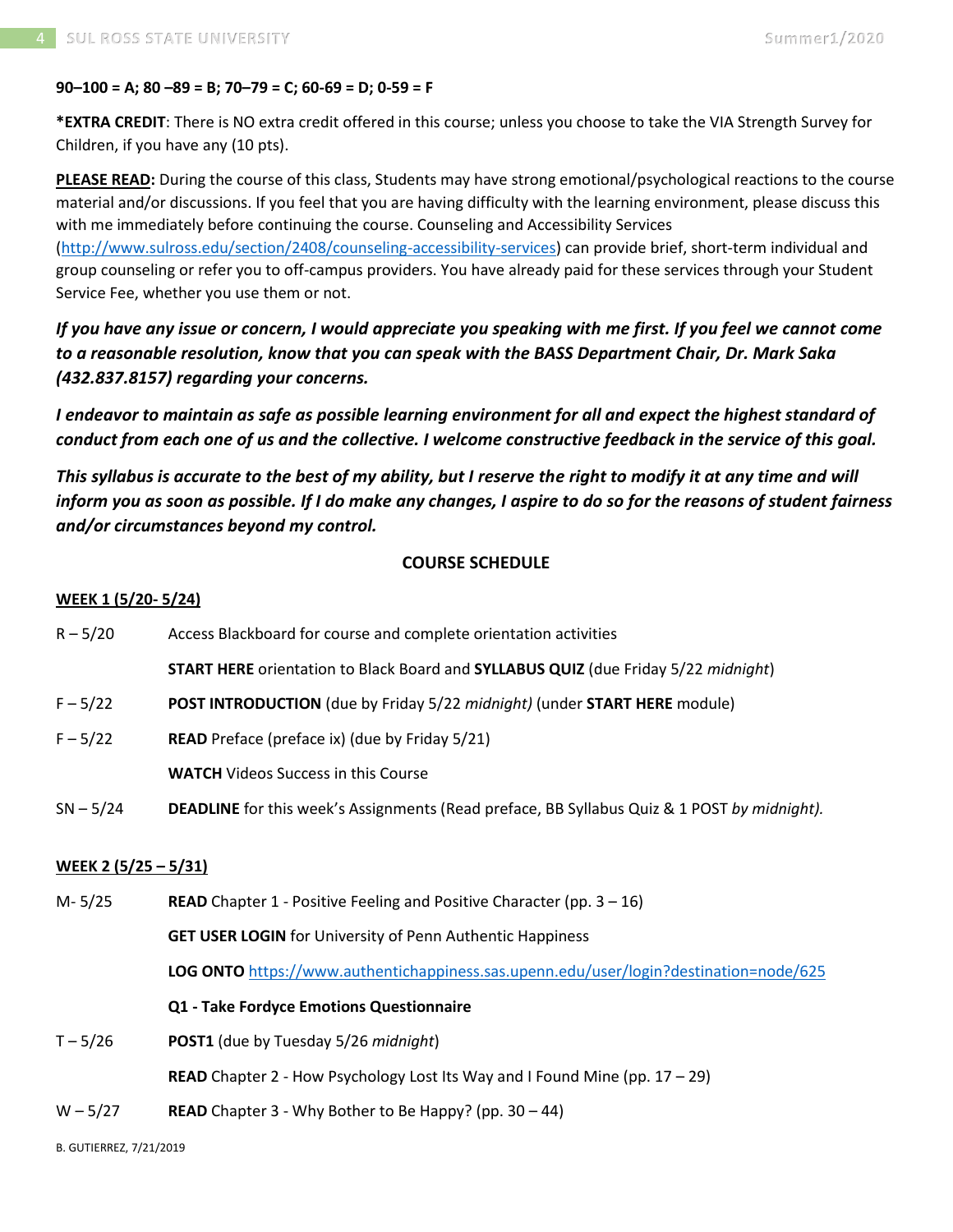|                            | Q2 - Take PANAS (Positive Affectivity & Negative Affectivity Scale-Momentary) Questionnaire                                         |
|----------------------------|-------------------------------------------------------------------------------------------------------------------------------------|
| $R - 5/28$                 | POST2 (due by Thursday 5/28 midnight)                                                                                               |
|                            | READ Chapter 4 - Can You Make Yourself Lastingly Happier? (pp. 45 - 61)                                                             |
|                            | Q3 - Take Subjective (General) Happiness Scale                                                                                      |
| $F - 5/29$                 | POST3 (due by Friday 5/29 midnight)                                                                                                 |
|                            | <b>DEADLINE</b> for this week's Assignments (Read Chapters 1-4, 3 QUESTIONNAIRES & 3 POSTS by<br>midnight)                          |
| <u>WEEK 3 (6/1 – 6/7)</u>  |                                                                                                                                     |
| $M - 6/1$                  | <b>READ</b> Chapter 5 - Satisfaction about the Past (pp. $62 - 82$ )                                                                |
|                            | Q4 - Take Satisfaction with Life Scale                                                                                              |
| $T - 6/2$                  | POST4 (due by Tuesday 6/2 midnight)                                                                                                 |
|                            | Q5 - Take Transgression Motivation Scale                                                                                            |
|                            | POST5 (due by Tuesday 6/2 midnight)                                                                                                 |
|                            | <b>READ</b> Chapter $6 -$ Optimism about the Future (pp. 83 - 101)                                                                  |
|                            | Q6 - Take Optimism Test                                                                                                             |
| $W - 6/3$                  | POST6 (due by Wednesday 6/3 midnight)                                                                                               |
|                            | READ Chapter 7 - Happiness is the Present (pp. 102 -124)                                                                            |
|                            | Q7 - Take the Gratitude Survey                                                                                                      |
| $R - 6/4$                  | POST7 (due by Thursday 6/4 midnight)                                                                                                |
|                            | Q8 - Take Authentic Happiness Survey                                                                                                |
|                            | <b>POST8</b> (due by Thursday 6/4 <i>midnight</i> )                                                                                 |
|                            | READ Chapter 8 - Renewing Strength and Virtue (pp. 125 - 133)                                                                       |
|                            | Q9 - Take Brief Strengths Test                                                                                                      |
| $F - 6/5$                  | POST9 (due by Friday 6/5 midnight)                                                                                                  |
|                            | DEADLINE for this week's Assignments (Read Chapters 5-8, 6 QUESTIONNAIRES & 6 POSTS by midnight)                                    |
| <u>WEEK 4 (6/8 – 6/14)</u> |                                                                                                                                     |
| 6/8                        | Last day for instructor initiated drop for excessive absences. Must reach the EVP and<br>Provost of Academic Affairs' office by 4pm |
| 6/12<br>$\sim$ $-$         | Last day to drop a course with a "W" must be submitted to Registrars by 4pm                                                         |
| $M - 6/8$                  | READ Chapter 9 - Your Signature Strengths (pp. 134 - 164)                                                                           |

**Q10 - Take VIA Survey of Character Strengths**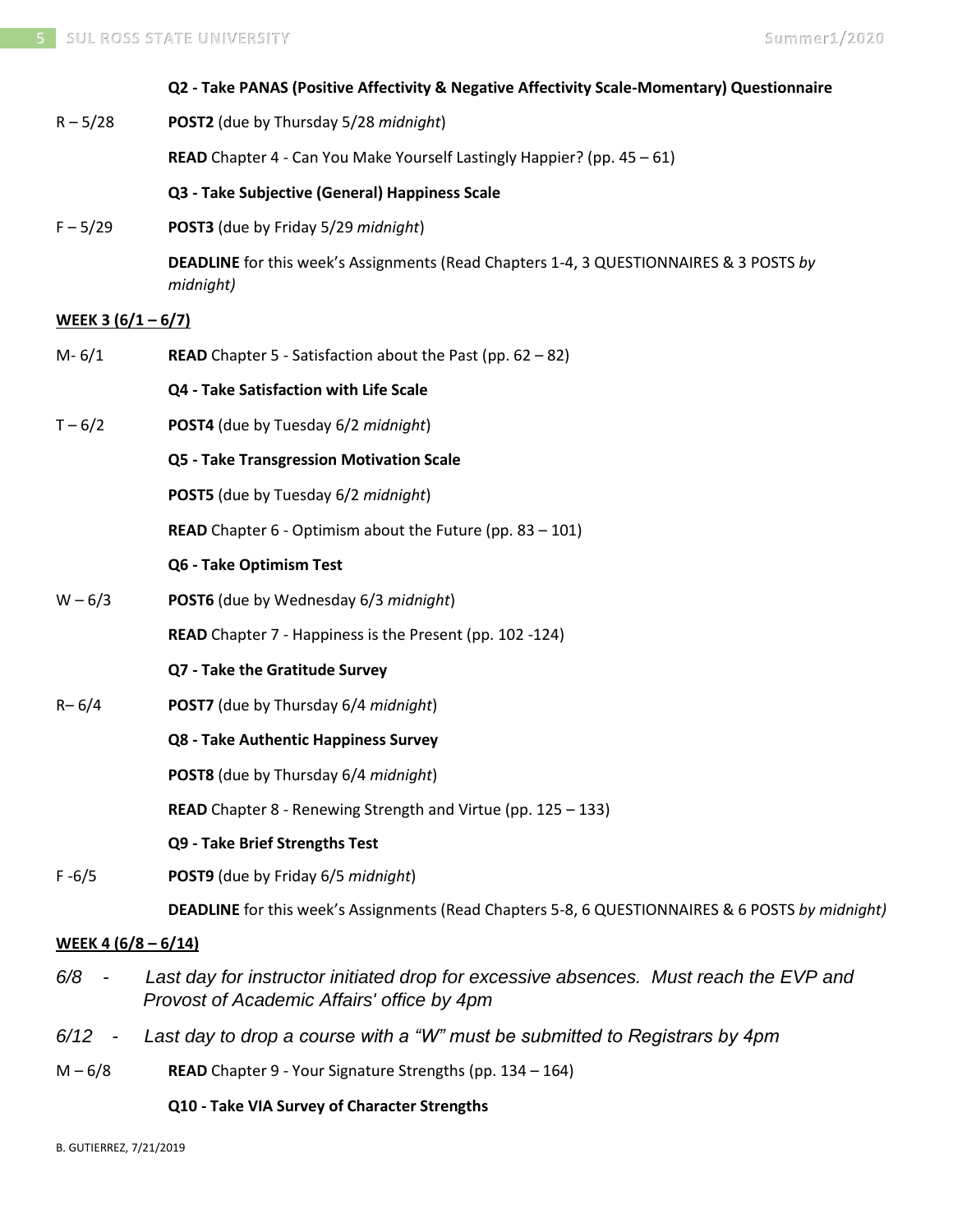| $T - 6/9$<br>(Midterm)      | POST10 (due by Tuesday 6/9 midnight)<br>Q11 - Take Grit Survey (character strength of perseverance)                                                                    |
|-----------------------------|------------------------------------------------------------------------------------------------------------------------------------------------------------------------|
|                             | POST11 (due by Tuesday 6/9 midnight)                                                                                                                                   |
|                             | <b>READ</b> Chapter 10 - Work and Personal Satisfaction (pp. 165 – 184)<br>Q12 - Take Work-Life Questionnaire                                                          |
|                             | POST12 (due by Wednesday 6/10 midnight)                                                                                                                                |
| $W - 6/10$                  | <b>READ</b> Chapter 11- Love (pp. 185 - 207)                                                                                                                           |
|                             | Q13 - Take Close Relationships Questionnaires                                                                                                                          |
|                             | POST13 (due by Thursday 6/11 midnight)                                                                                                                                 |
| $R - 6/11$                  | READ Chapter 12 - Raising Children (pp. 208 - 246)                                                                                                                     |
|                             | QVIA -Take VIA Strength Survey for Children (for each one, if you have any or can use a close relative's<br>child, like niece/nephew/godchild; counts as Extra Credit) |
| $F - 6/12$                  | <b>POST VIA</b> if you wish to share with others (due by Friday 8/2)                                                                                                   |
|                             | DEADLINE for this week's Assignments (Read Chapters 9-12, 4 QUESTIONNAIRES & 4 POSTS by midnight)                                                                      |
| <u>WEEK 5 (6/15 – 6/21)</u> |                                                                                                                                                                        |
| $M - 6/15$                  | <b>READ</b> Chapter 13 - Reprise and Summary (pp. $247 - 249$ )                                                                                                        |
|                             | Q14 - RETAKE Fordyce Emotions Questionnaire                                                                                                                            |
| $T - 6/16$                  | POST14 (due by Tuesday 6/16 midnight)                                                                                                                                  |
|                             | Q15 - Take Approaches to Happiness                                                                                                                                     |
|                             | POST15 (due by Tuesday 6/16 midnight)                                                                                                                                  |
|                             | <b>READ</b> Chapter 14 – Meaning and Purpose (pp. 250 – 260)                                                                                                           |
| $W - 6/17$                  | READ: Happiness is not enough: Well-being Theory - PERMA                                                                                                               |
|                             | https://www.authentichappiness.sas.upenn.edu/node/2335                                                                                                                 |
|                             | Q16 - Take PERMA                                                                                                                                                       |
| $R - 6/18$                  | POST16 (due by Thursday 6/18 midnight)                                                                                                                                 |
|                             | <b>ACTIVITY1</b> - Do something in the service of your happiness                                                                                                       |
|                             | Q17 - Take Meaning in Life Questionnaire                                                                                                                               |
| $F - 6/19$                  | POST17 (due by Friday 8/9 midnight)                                                                                                                                    |
|                             | DEADLINE for last week's assignments (Read Chapters 13-14 & PERMA, 4 QUESTIONNAIRES, 4 POSTS, &<br>ACTIVITY1 by midnight)                                              |
| <u>WEEK 6 (6/22 – 6/28)</u> |                                                                                                                                                                        |

M – 6/22 **Q18 – Take Compassionate Love Scale**

B. GUTIERREZ, 7/21/2019